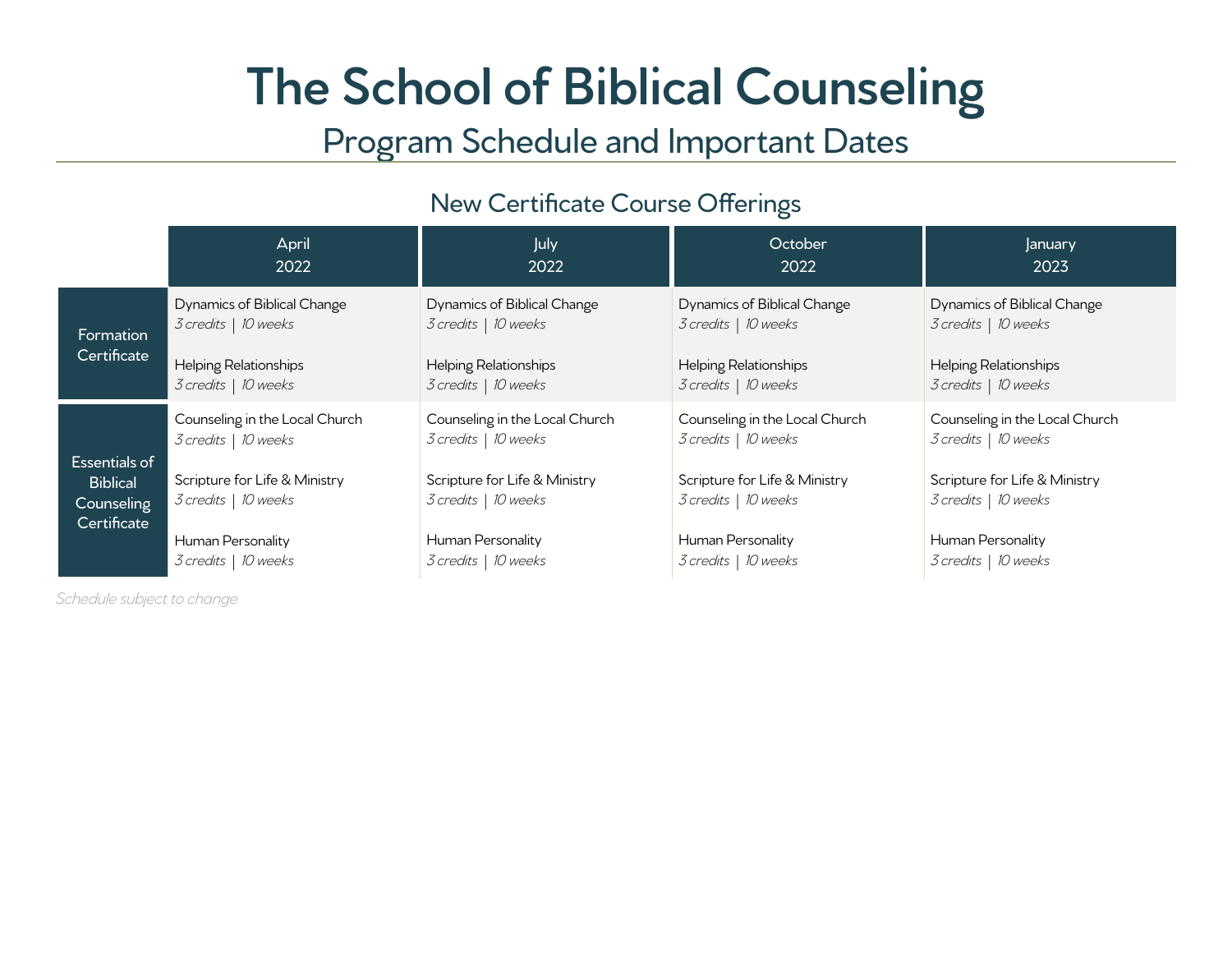### Returning Student Course Offerings

|                                                           | April<br>2022                                             | July<br>2022                                              | October<br>2022                                             | January<br>2023                                           |
|-----------------------------------------------------------|-----------------------------------------------------------|-----------------------------------------------------------|-------------------------------------------------------------|-----------------------------------------------------------|
| Foundations<br>of Biblical<br>Counseling<br>Certificate   | Dynamics of Biblical Change<br>3 credits   10 weeks       | Dynamics of Biblical Change<br>3 credits   10 weeks       | Dynamics of Biblical Change<br>3 credits   10 weeks         | Dynamics of Biblical Change<br>3 credits   10 weeks       |
|                                                           | Helping Relationships<br>3 credits   10 weeks             | Helping Relationships<br>3 credits   10 weeks             | Helping Relationships<br>3 credits   10 weeks               | Helping Relationships<br>3 credits   10 weeks             |
|                                                           | Counseling in the Local Church<br>3 credits   10 weeks    | Counseling in the Local Church<br>3 credits   10 weeks    | Counseling in the Local Church<br>3 credits   10 weeks      | Counseling in the Local Church<br>3 credits   10 weeks    |
|                                                           | Scripture for Life & Ministry<br>3 credits   10 weeks     | Scripture for Life & Ministry<br>3 credits   10 weeks     | Scripture for Life & Ministry<br>3 credits   10 weeks       | Scripture for Life & Ministry<br>3 credits   10 weeks     |
|                                                           | Human Personality<br>3 credits   10 weeks                 | Human Personality<br>3 credits   10 weeks                 | Human Personality<br>3 credits   10 weeks                   | Human Personality<br>3 credits   10 weeks                 |
| Topics in<br><b>Biblical</b><br>Counseling<br>Certificate | Counseling Problems & Procedures<br>3 credits   10 weeks  | Counseling Problems & Procedures<br>3 credits   10 weeks  | Counseling Problems & Procedures<br>3 credits   10 weeks    | Counseling Problems & Procedures<br>3 credits   10 weeks  |
|                                                           | Marriage Counseling<br>3 credits   10 weeks               | Marriage Counseling<br>3 credits   10 weeks               | Marriage Counseling<br>3 credits   10 weeks                 | Marriage Counseling<br>3 credits   10 weeks               |
|                                                           | Counseling & Physiology<br>3 credits   10 weeks           | Counseling & Physiology<br>3 credits   10 weeks           | Counseling & Physiology<br>3 credits   10 weeks             | Counseling & Physiology<br>3 credits   10 weeks           |
|                                                           | Theology & Secular Psychology<br>3 credits   10 weeks     | Theology & Secular Psychology<br>3 credits   10 weeks     | Theology & Secular Psychology<br>3 credits   10 weeks       | Theology & Secular Psychology<br>3 credits   10 weeks     |
| Counseling<br>Skills &<br>Practice<br>Certificate         | Counseling Children & Adolescents<br>3 credits   10 weeks | Counseling Children & Adolescents<br>3 credits   10 weeks | Counseling Children & Adolescents<br>3 credits   10 weeks   | Counseling Children & Adolescents<br>3 credits   10 weeks |
|                                                           | Counseling Observation (Welch)<br>2 credits   10 weeks    | Counseling Observation (Emlet)<br>2 credits   10 weeks    | Counseling Observation (Welch)<br>2 credits   10 weeks      | Counseling Observation (Emlet)<br>2 credits   10 weeks    |
|                                                           | Protecting the Vulnerable<br>3 credits   10 weeks         | Case Study Seminar<br>3 credits   10 weeks                | <b>Counseling Abusive Marriages</b><br>3 credits   10 weeks | Counseling Observation (Welch)<br>2 credits   10 weeks    |